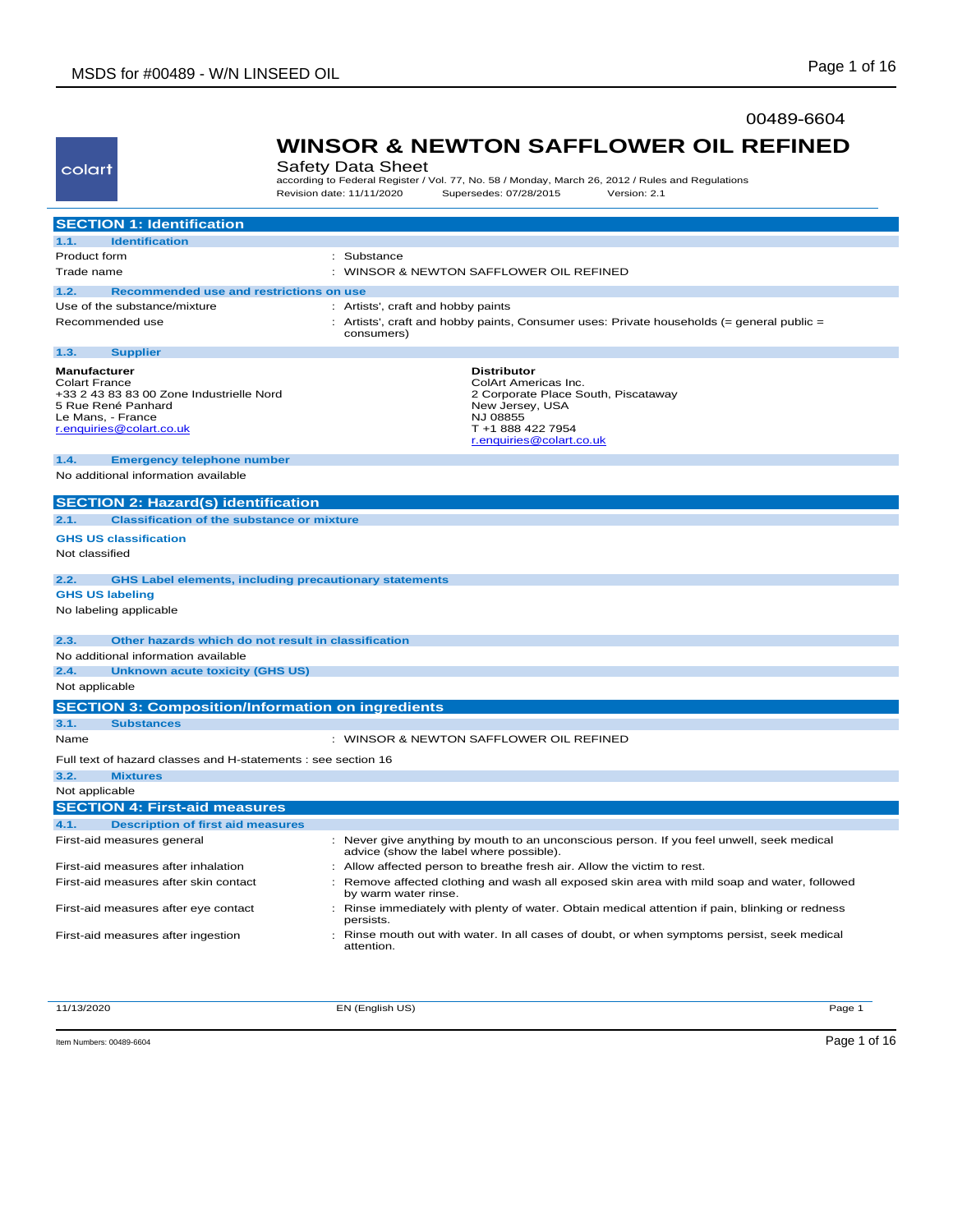Safety Data Sheet

according to Federal Register / Vol. 77, No. 58 / Monday, March 26, 2012 / Rules and Regulations

| according to Fodclar Register / Vol. 77, No. 00 / Monday, March 20, 2012 / Raico and Regulatio |                                                                                                                                                                                          |
|------------------------------------------------------------------------------------------------|------------------------------------------------------------------------------------------------------------------------------------------------------------------------------------------|
| 4.2.<br>Most important symptoms and effects (acute and delayed)                                |                                                                                                                                                                                          |
| Potential Adverse human health effects and                                                     | : Based on available data, the classification criteria are not met.                                                                                                                      |
| symptoms                                                                                       |                                                                                                                                                                                          |
| Symptoms/effects                                                                               | : Not expected to present a significant hazard under anticipated conditions of normal use.                                                                                               |
| 4.3.<br>Immediate medical attention and special treatment, if necessary                        |                                                                                                                                                                                          |
| Treat symptomatically.                                                                         |                                                                                                                                                                                          |
| <b>SECTION 5: Fire-fighting measures</b>                                                       |                                                                                                                                                                                          |
| 5.1.<br>Suitable (and unsuitable) extinguishing media                                          |                                                                                                                                                                                          |
| Suitable extinguishing media                                                                   | : Foam. Dry powder. Carbon dioxide. Sand.                                                                                                                                                |
| Unsuitable extinguishing media                                                                 | : Do not use a heavy water stream.                                                                                                                                                       |
| 5.2.<br>Specific hazards arising from the chemical                                             |                                                                                                                                                                                          |
| Fire hazard<br>Reactivity                                                                      | : No fire hazard.<br>: The product is non-reactive under normal conditions of use, storage and transport.                                                                                |
|                                                                                                |                                                                                                                                                                                          |
| 5.3.<br>Special protective equipment and precautions for fire-fighters                         |                                                                                                                                                                                          |
| Firefighting instructions                                                                      | : Use water spray or fog for cooling exposed containers. Exercise caution when fighting any<br>chemical fire. Prevent fire-fighting water from entering environment.                     |
| Protection during firefighting                                                                 | : Do not enter fire area without proper protective equipment, including respiratory protection.                                                                                          |
|                                                                                                |                                                                                                                                                                                          |
| <b>SECTION 6: Accidental release measures</b>                                                  |                                                                                                                                                                                          |
| 6.1.                                                                                           | Personal precautions, protective equipment and emergency procedures                                                                                                                      |
| 6.1.1.<br>For non-emergency personnel                                                          |                                                                                                                                                                                          |
| <b>Emergency procedures</b>                                                                    | : Evacuate unnecessary personnel.                                                                                                                                                        |
| 6.1.2.<br>For emergency responders                                                             |                                                                                                                                                                                          |
| Protective equipment                                                                           | : Equip cleanup crew with proper protection.                                                                                                                                             |
| Emergency procedures                                                                           | : Ventilate area.                                                                                                                                                                        |
| 6.2.<br><b>Environmental precautions</b>                                                       |                                                                                                                                                                                          |
|                                                                                                | Prevent entry to sewers and public waters. Notify authorities if liquid enters sewers or public waters.                                                                                  |
| 6.3.<br>Methods and material for containment and cleaning up                                   |                                                                                                                                                                                          |
| Methods for cleaning up                                                                        | : Soak up spills with inert solids, such as clay or diatomaceous earth as soon as possible. Collect                                                                                      |
|                                                                                                | spillage. Store away from other materials.                                                                                                                                               |
| 6.4.<br><b>Reference to other sections</b>                                                     |                                                                                                                                                                                          |
| See Heading 8. Exposure controls and personal protection.                                      |                                                                                                                                                                                          |
| <b>SECTION 7: Handling and storage</b>                                                         |                                                                                                                                                                                          |
| <b>Precautions for safe handling</b><br>7.1.                                                   |                                                                                                                                                                                          |
| Precautions for safe handling                                                                  | : Wash hands and other exposed areas with mild soap and water before eating, drinking or<br>smoking and when leaving work. Provide good ventilation in process area to prevent formation |
|                                                                                                | of vapor.                                                                                                                                                                                |
| 7.2.<br><b>Conditions for safe storage, including any incompatibilities</b>                    |                                                                                                                                                                                          |
| Storage conditions                                                                             | : Keep only in the original container in a cool, well ventilated place away from : Direct sunlight,                                                                                      |
|                                                                                                | Heat sources. Keep container closed when not in use.                                                                                                                                     |
| Incompatible products                                                                          | : Strong bases. Strong acids.                                                                                                                                                            |
| Incompatible materials                                                                         | Sources of ignition. Direct sunlight.                                                                                                                                                    |
| <b>SECTION 8: Exposure controls/personal protection</b>                                        |                                                                                                                                                                                          |
| 8.1.<br><b>Control parameters</b>                                                              |                                                                                                                                                                                          |
| <b>SAFFLOWER OIL (8001-23-8)</b>                                                               |                                                                                                                                                                                          |
| Not applicable                                                                                 |                                                                                                                                                                                          |
|                                                                                                |                                                                                                                                                                                          |
| Additional information                                                                         | : There exist no exposure limits for this material                                                                                                                                       |
| 8.2.<br><b>Appropriate engineering controls</b>                                                |                                                                                                                                                                                          |
| No additional information available                                                            |                                                                                                                                                                                          |
| 11/13/2020                                                                                     | EN (English US)<br>2/6                                                                                                                                                                   |
| Item Numbers: 00489-6604                                                                       | Page 2 of 16                                                                                                                                                                             |
|                                                                                                |                                                                                                                                                                                          |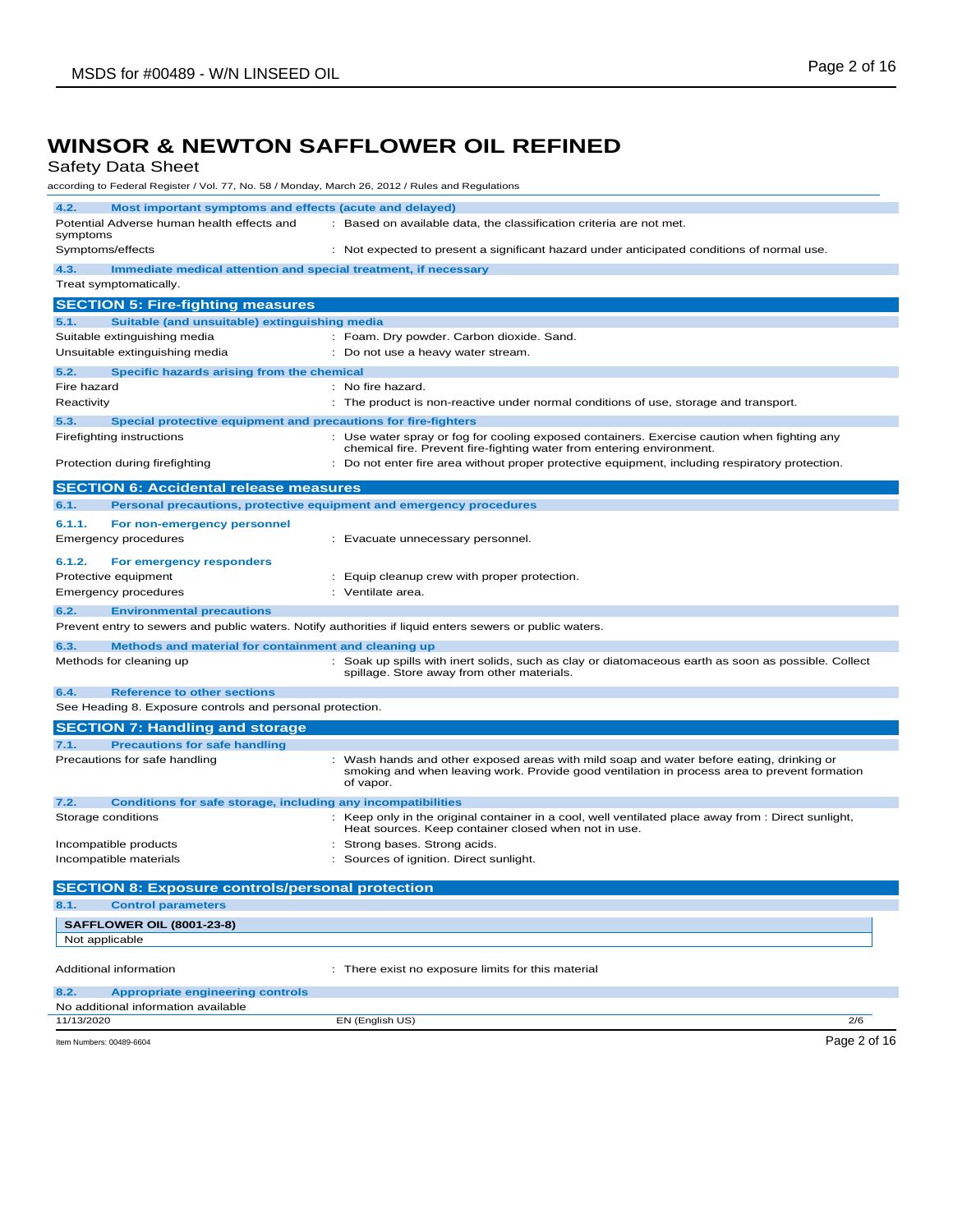Safety Data Sheet

according to Federal Register / Vol. 77, No. 58 / Monday, March 26, 2012 / Rules and Regulations

**8.3. Individual protection measures/Personal protective equipment**

### **Eye protection:**

Avoid contact with eyes

#### **Other information:**

Do not eat, drink or smoke during use. Ensure there is adequate ventilation.

| <b>SECTION 9: Physical and chemical properties</b>                                 |                                        |
|------------------------------------------------------------------------------------|----------------------------------------|
| Information on basic physical and chemical properties<br>9.1.                      |                                        |
| Physical state                                                                     | : Liquid                               |
| Appearance                                                                         | : Liquid.                              |
|                                                                                    | brown                                  |
|                                                                                    | characteristic                         |
| Odor threshold                                                                     | No data available                      |
| pН                                                                                 | No data available                      |
| Melting point                                                                      | No data available                      |
| Freezing point                                                                     | No data available                      |
| Boiling point                                                                      | No data available                      |
| Flash point                                                                        | : $>250 °C$                            |
| Relative evaporation rate (butyl acetate=1)                                        | No data available                      |
| Flammability (solid, gas)                                                          | Non flammable.                         |
| Vapor pressure                                                                     | No data available                      |
| Relative vapor density at 20 °C                                                    | No data available                      |
| Relative density                                                                   | : No data available                    |
| Solubility                                                                         | No data available                      |
| Log Pow                                                                            | No data available                      |
| Auto-ignition temperature                                                          | No data available                      |
| Decomposition temperature                                                          | No data available<br>No data available |
| Viscosity, kinematic<br>Viscosity, dynamic                                         | No data available                      |
| <b>Explosion limits</b>                                                            | No data available                      |
| <b>Explosive properties</b>                                                        | No data available                      |
| Oxidizing properties                                                               | No data available                      |
| 9.2.<br><b>Other information</b>                                                   |                                        |
| No additional information available                                                |                                        |
|                                                                                    |                                        |
| <b>SECTION 10: Stability and reactivity</b>                                        |                                        |
| <b>Reactivity</b><br>10.1.                                                         |                                        |
| The product is non-reactive under normal conditions of use, storage and transport. |                                        |
| 10.2.<br><b>Chemical stability</b>                                                 |                                        |
| Stable at ambient temperature and under normal conditions of use.                  |                                        |
| <b>Possibility of hazardous reactions</b><br>10.3.                                 |                                        |
| None under normal use.                                                             |                                        |
| 10.4.<br><b>Conditions to avoid</b>                                                |                                        |
| Direct sunlight. Extremely high or low temperatures.                               |                                        |
| 10.5.<br><b>Incompatible materials</b>                                             |                                        |
| Strong acids. Strong bases.                                                        |                                        |
| <b>Hazardous decomposition products</b><br>10.6.                                   |                                        |
| Carbon monoxide. Carbon dioxide.                                                   |                                        |
|                                                                                    |                                        |

11/13/2020 EN (English US) 3/6

Item Numbers: 00489-6604 Page 3 of 16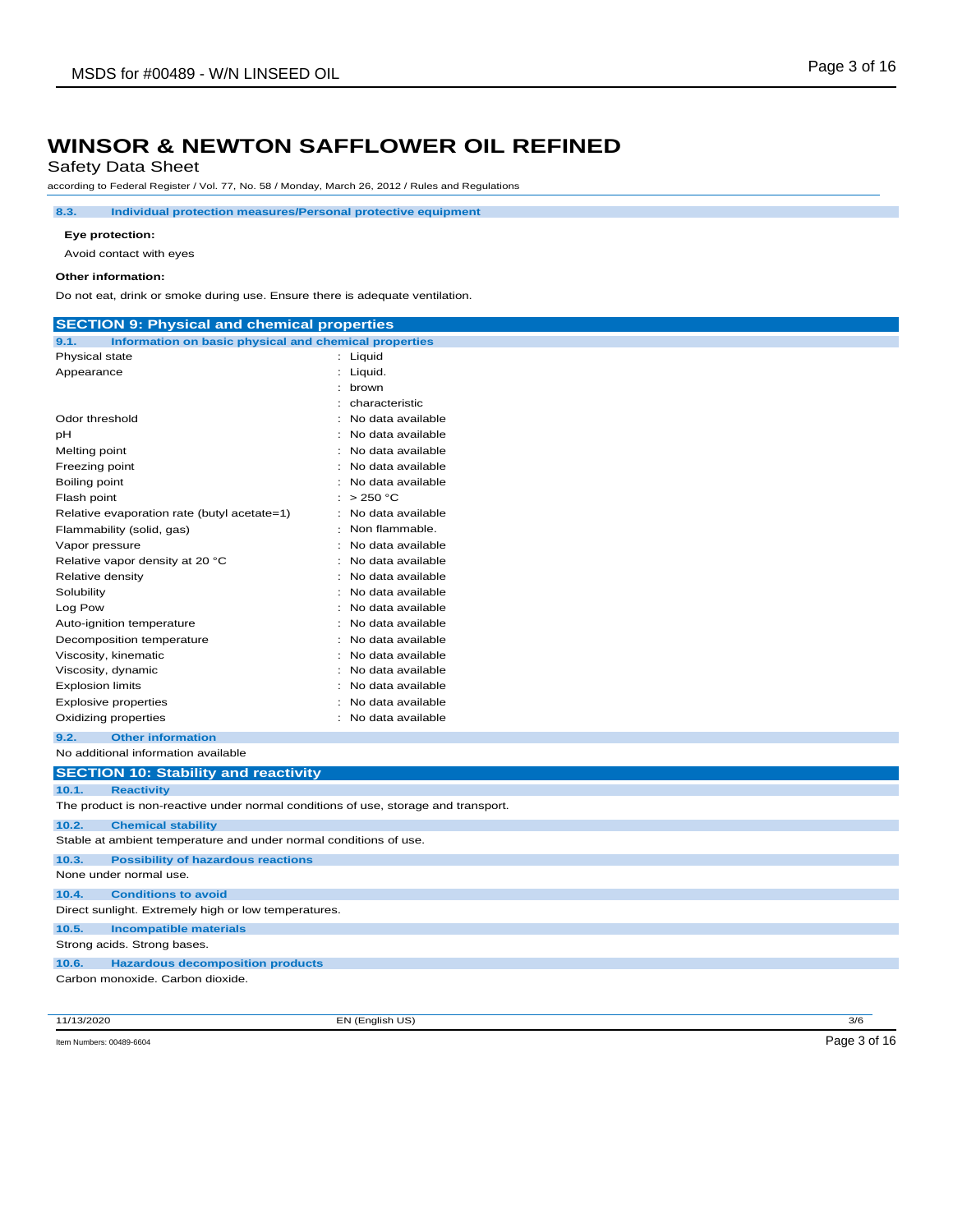Safety Data Sheet

according to Federal Register / Vol. 77, No. 58 / Monday, March 26, 2012 / Rules and Regulations

| according to Federal Register / Vol. 77, No. 58 / Monday, March 26, 2012 / Rules and Regulations |                                                                                            |
|--------------------------------------------------------------------------------------------------|--------------------------------------------------------------------------------------------|
| <b>SECTION 11: Toxicological information</b>                                                     |                                                                                            |
| 11.1.<br><b>Information on toxicological effects</b>                                             |                                                                                            |
| Acute toxicity (oral)                                                                            | : Not classified                                                                           |
| Acute toxicity (dermal)                                                                          | Not classified<br>÷                                                                        |
| Acute toxicity (inhalation)                                                                      | Not classified                                                                             |
| Skin corrosion/irritation                                                                        | : Not classified                                                                           |
| Serious eye damage/irritation                                                                    | Not classified                                                                             |
| Respiratory or skin sensitization                                                                | Not classified                                                                             |
| Germ cell mutagenicity                                                                           | Not classified                                                                             |
| Carcinogenicity                                                                                  | Not classified                                                                             |
| Reproductive toxicity                                                                            | : Not classified                                                                           |
| STOT-single exposure                                                                             | Not classified                                                                             |
| STOT-repeated exposure                                                                           | : Not classified                                                                           |
| Aspiration hazard                                                                                | : Not classified                                                                           |
| Viscosity, kinematic                                                                             | No data available                                                                          |
| Potential Adverse human health effects and<br>symptoms                                           | Based on available data, the classification criteria are not met.                          |
| Symptoms/effects                                                                                 | : Not expected to present a significant hazard under anticipated conditions of normal use. |
| <b>SECTION 12: Ecological information</b>                                                        |                                                                                            |
| 12.1.<br><b>Toxicity</b>                                                                         |                                                                                            |
| No additional information available                                                              |                                                                                            |
| 12.2.<br><b>Persistence and degradability</b>                                                    |                                                                                            |
| <b>WINSOR &amp; NEWTON SAFFLOWER OIL REFINED</b>                                                 |                                                                                            |
| Persistence and degradability                                                                    | Not established.                                                                           |
| 12.3.<br><b>Bioaccumulative potential</b>                                                        |                                                                                            |
| <b>WINSOR &amp; NEWTON SAFFLOWER OIL REFINED</b>                                                 |                                                                                            |
| Bioaccumulative potential                                                                        | Not established.                                                                           |
| 12.4.<br><b>Mobility in soil</b>                                                                 |                                                                                            |
| No additional information available                                                              |                                                                                            |
| 12.5.<br><b>Other adverse effects</b>                                                            |                                                                                            |
|                                                                                                  |                                                                                            |
|                                                                                                  |                                                                                            |
| Other information                                                                                | : Avoid release to the environment.                                                        |
| <b>SECTION 13: Disposal considerations</b>                                                       |                                                                                            |
| 13.1.<br><b>Disposal methods</b>                                                                 |                                                                                            |
| Product/Packaging disposal recommendations                                                       | : Dispose in a safe manner in accordance with local/national regulations.                  |
| Ecology - waste materials                                                                        | : Avoid release to the environment.                                                        |
| <b>SECTION 14: Transport information</b>                                                         |                                                                                            |
| <b>Department of Transportation (DOT)</b>                                                        |                                                                                            |
| In accordance with DOT                                                                           |                                                                                            |
| Not regulated                                                                                    |                                                                                            |
| <b>Transportation of Dangerous Goods</b>                                                         |                                                                                            |

Not regulated

11/13/2020 EN (English US) 4/6

Item Numbers: 00489-6604 Page 4 of 16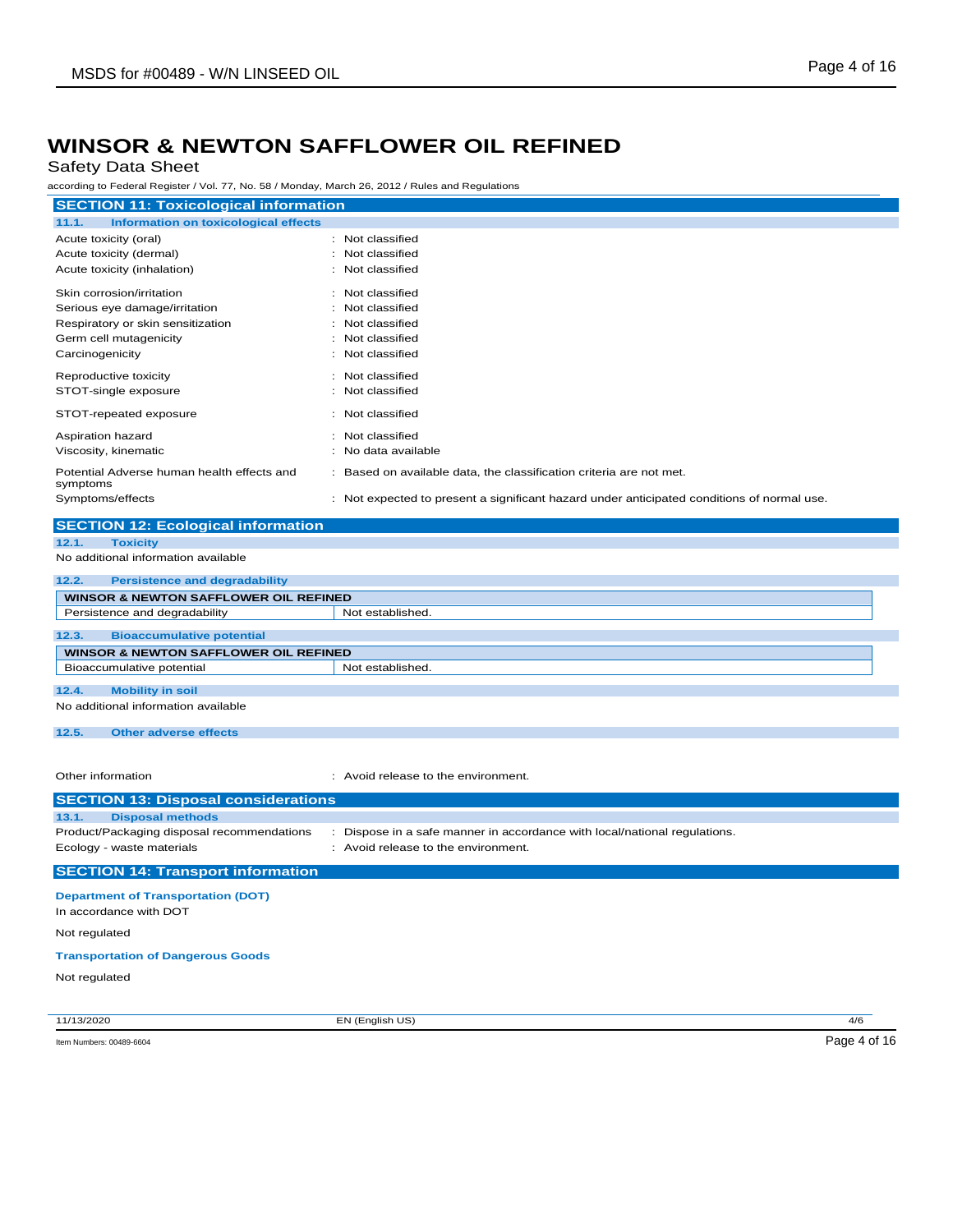Safety Data Sheet

according to Federal Register / Vol. 77, No. 58 / Monday, March 26, 2012 / Rules and Regulations

#### **Transport by sea**

Not regulated

#### **Air transport**

Not regulated

## **SECTION 15: Regulatory information**

**15.1. US Federal regulations**

**15.2. International regulations**



This product has been evaluated by a toxicologist and labelled for acute and chronic health hazards in accordance with the Labelling of Hazardous art materials Regulation and Federal Regulation 16 CFR 1500.14 of the Federal Hazardous Substance Act. This product conforms to ASTM D-4236 Standard Practice for Labelling Art Materials. This product has been certified by ACMI (Artist)

Craft Material Institute, Inc.) to carry the AP (Approved) seal, meaning this product bears no chronic or acute human health hazards.

| <b>CANADA</b><br>No additional information available                                             |                                                                                                                                                                                                                                                                                         |
|--------------------------------------------------------------------------------------------------|-----------------------------------------------------------------------------------------------------------------------------------------------------------------------------------------------------------------------------------------------------------------------------------------|
| <b>EU-Regulations</b><br>No additional information available                                     |                                                                                                                                                                                                                                                                                         |
| <b>National regulations</b><br>No additional information available                               |                                                                                                                                                                                                                                                                                         |
| 15.3. US State regulations                                                                       |                                                                                                                                                                                                                                                                                         |
| No additional information available                                                              |                                                                                                                                                                                                                                                                                         |
| <b>SECTION 16: Other information</b>                                                             |                                                                                                                                                                                                                                                                                         |
|                                                                                                  |                                                                                                                                                                                                                                                                                         |
| according to Federal Register / Vol. 77, No. 58 / Monday, March 26, 2012 / Rules and Regulations |                                                                                                                                                                                                                                                                                         |
| <b>Revision date</b>                                                                             | : 11/11/2020                                                                                                                                                                                                                                                                            |
| Data sources                                                                                     | : REGULATION (EC) No 1272/2008 OF THE EUROPEAN PARLIAMENT AND OF THE<br>COUNCIL of 16 December 2008 on classification, labeling and packaging of substances and<br>mixtures, amending and repealing Directives 67/548/EEC and 1999/45/EC, and amending<br>Regulation (EC) No 1907/2006. |
| Other information                                                                                | : None.                                                                                                                                                                                                                                                                                 |

US SDS LHAMA

11/13/2020 EN (English US) 5/6 Item Numbers: 00489-6604 Page 5 of 16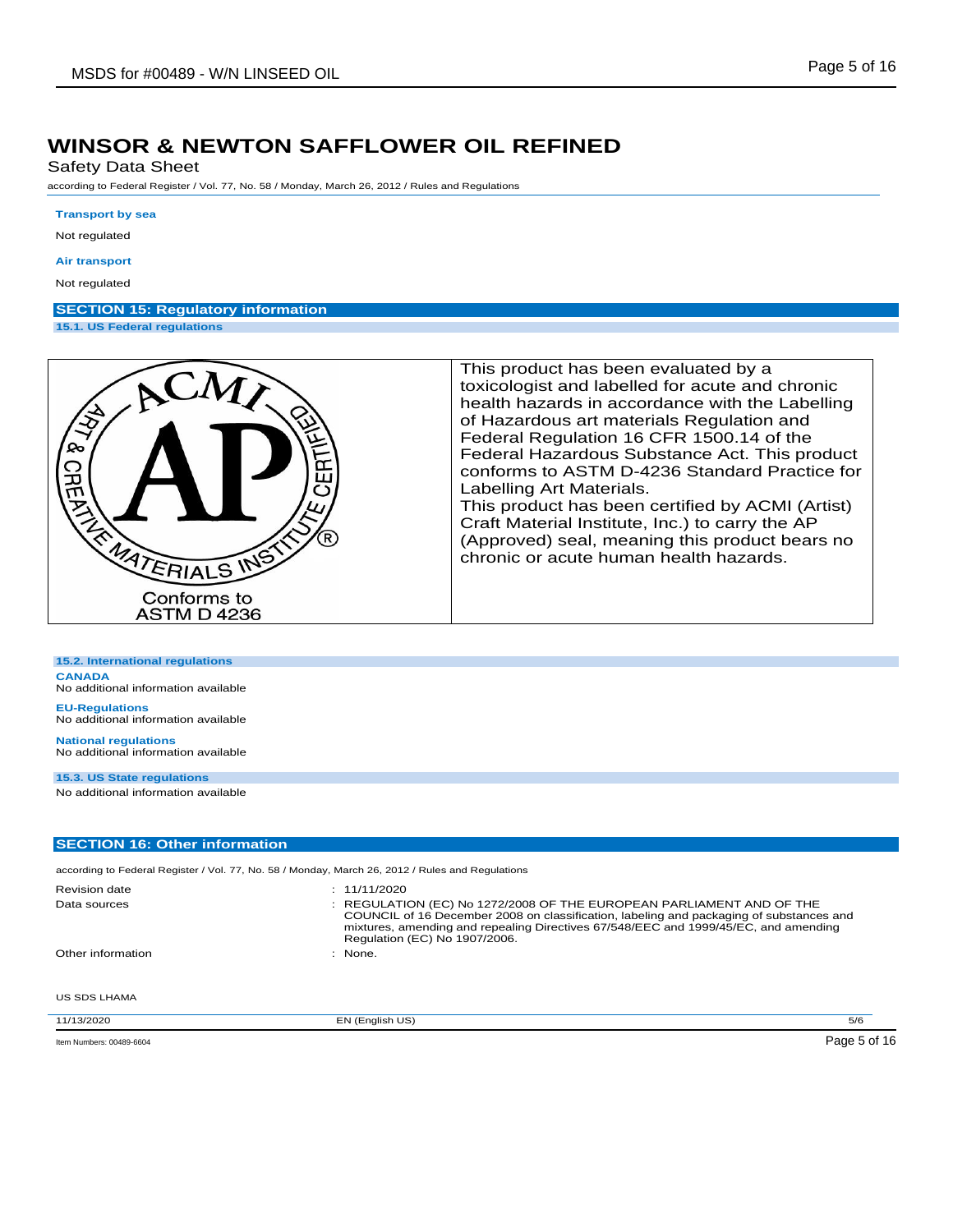Safety Data Sheet

according to Federal Register / Vol. 77, No. 58 / Monday, March 26, 2012 / Rules and Regulations

This information is based on our current knowledge and is intended to describe the product for the purposes of health, safety and environmental requirements only. It should not therefore be construed as<br>guaranteeing any sp

11/13/2020 EN (English US) 6/6

Item Numbers: 00489-6604 Page 6 of 16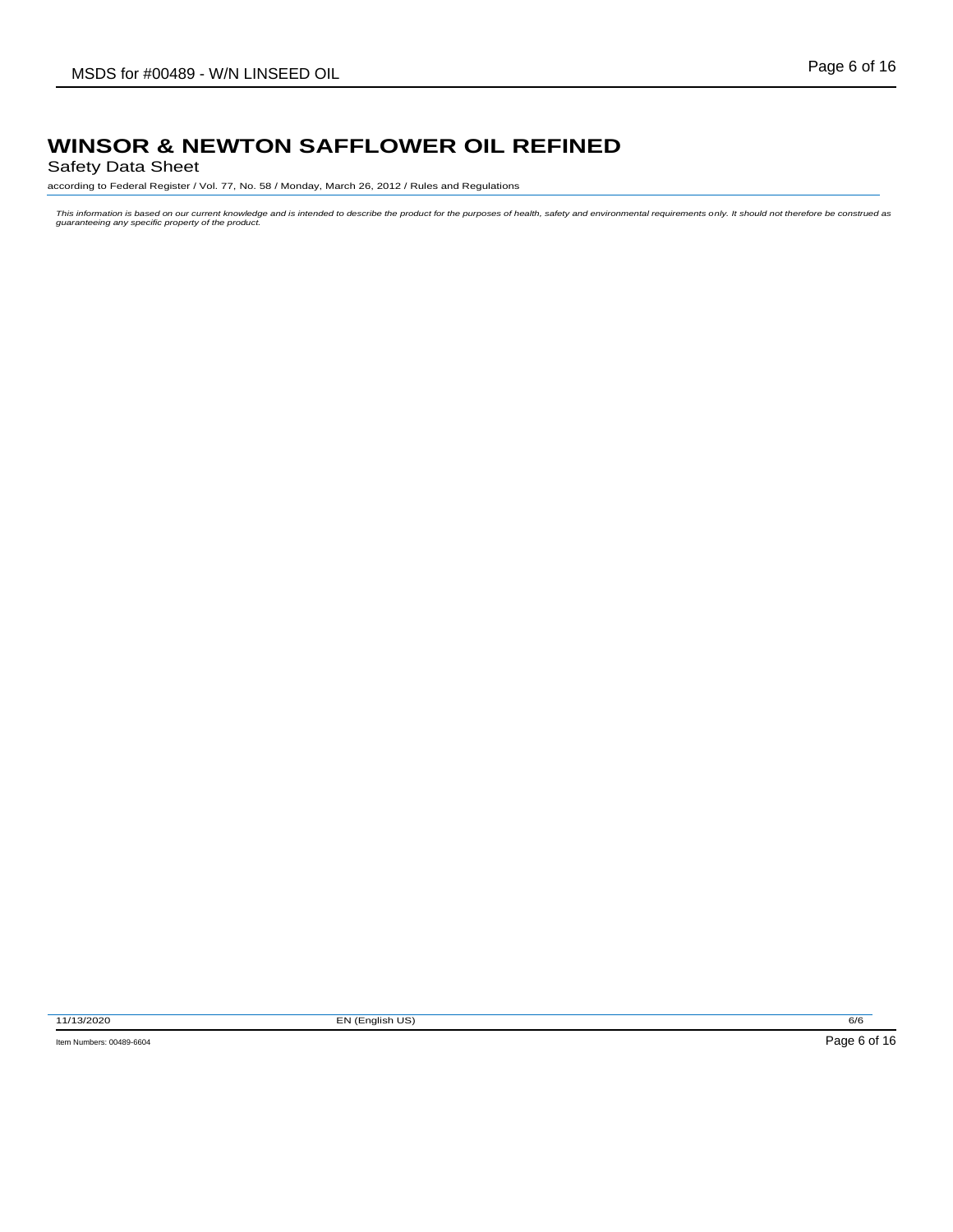| MEDE for #00489 - W/N LINSEED OL                                                                                                                           | Page 7 of 16<br><b>NEWTON SAFFLOWER OIL REI</b>                                                                                                                    |
|------------------------------------------------------------------------------------------------------------------------------------------------------------|--------------------------------------------------------------------------------------------------------------------------------------------------------------------|
| colart                                                                                                                                                     | Fiche de Données de Sécurité<br>conformément à la Loi sur les produits dangereux (11 février 2015)<br>Date d'émission: 11-11-2020<br>Version: 1.0                  |
| <b>SECTION 1: Identification</b>                                                                                                                           |                                                                                                                                                                    |
| Identificateur de produit<br>1.1.                                                                                                                          |                                                                                                                                                                    |
| Forme du produit                                                                                                                                           | : Substance                                                                                                                                                        |
| Nom commercial                                                                                                                                             | : WINSOR & NEWTON SAFFLOWER OIL REFINED                                                                                                                            |
| Groupe de produits                                                                                                                                         | Produit commercial                                                                                                                                                 |
| 1.2.                                                                                                                                                       | Usage recommandé et restrictions d'utilisation                                                                                                                     |
| Utilisation recommandée                                                                                                                                    | : Artists', craft and hobby paints, Utilisations par des consommateurs: Ménages privés (= grand<br>public = consommateurs)                                         |
| <b>Fournisseur</b><br>1.3.                                                                                                                                 |                                                                                                                                                                    |
| <b>Fabricant</b><br><b>Colart France</b><br>+33 2 43 83 83 00 Zone Industrielle Nord<br>5 Rue René Panhard<br>Le Mans - France<br>r.enquiries@colart.co.uk | <b>Distributeur</b><br>ColArt Americas Inc.<br>2 Corporate Place South, Piscataway<br>New Jersey, USA<br>NJ 08855<br>T +1 888 422 7954<br>r.enquiries@colart.co.uk |
| Numéro d'appel d'urgence<br>1.4.                                                                                                                           |                                                                                                                                                                    |
| Pas d'informations complémentaires disponibles                                                                                                             |                                                                                                                                                                    |
| <b>SECTION 2: Identification des dangers</b>                                                                                                               |                                                                                                                                                                    |
| 2.1.                                                                                                                                                       | Classification de la substance ou du mélange                                                                                                                       |
| <b>Classification (GHS CA)</b><br>Non classé                                                                                                               |                                                                                                                                                                    |
| 2.2.                                                                                                                                                       | Eléments d'étiquetage SGH, y compris conseils de prudence                                                                                                          |
| <b>Étiquetage GHS CA</b>                                                                                                                                   |                                                                                                                                                                    |
| Étiquetage non applicable                                                                                                                                  |                                                                                                                                                                    |
| 2.3.<br><b>Autres dangers</b>                                                                                                                              |                                                                                                                                                                    |
| Pas d'informations complémentaires disponibles                                                                                                             |                                                                                                                                                                    |
| Toxicité aiguë inconnue (GHS CA)<br>2.4.                                                                                                                   |                                                                                                                                                                    |
| Aucune donnée disponible                                                                                                                                   |                                                                                                                                                                    |
|                                                                                                                                                            | <b>SECTION 3: Composition/information sur les ingrédients</b>                                                                                                      |
| <b>Substances</b><br>3.1.                                                                                                                                  |                                                                                                                                                                    |
| Nom                                                                                                                                                        | : WINSOR & NEWTON SAFFLOWER OIL REFINED                                                                                                                            |
|                                                                                                                                                            | Texte intégral des catégories de classification et des mentions H : voir section 16                                                                                |
| 3.2.<br><b>Mélanges</b>                                                                                                                                    |                                                                                                                                                                    |
| Non applicable                                                                                                                                             |                                                                                                                                                                    |
| <b>SECTION 4: Premiers soins</b>                                                                                                                           |                                                                                                                                                                    |
| 4.1.<br><b>Description des premiers secours</b>                                                                                                            |                                                                                                                                                                    |
|                                                                                                                                                            |                                                                                                                                                                    |

11-13-2020 FR-CA (Français - CA) Page 1 Premiers soins après inhalation : Permettre au sujet de respirer de l'air frais. Mettre la victime au repos. Premiers soins après contact avec la peau : Oter les vêtements touchés et laver les parties exposées de la peau au moyen d'un savon doux et d'eau, puis rincer à l'eau chaude. Premiers soins après contact oculaire : Rincer immédiatement et abondamment à l'eau. Consulter un médecin si la douleur ou la rougeur persistent. Premiers soins après ingestion : Rincer la bouche à l'eau. Dans tous les cas de doute, ou bien si des symptômes persistent, faire appel à un médecin. Premiers soins général en la consulter et de la mais administrer quelque chose par la bouche à une personne inconsciente. En cas de malaise consulter un médecin (si possible lui montrer l'étiquette). **4.2. Symptômes et effets les plus importants, aigus ou retardés** Symptômes/effets **industrial in the constant of the condition** : Non considéré comme dangereux dans des conditions normales d'utilisation.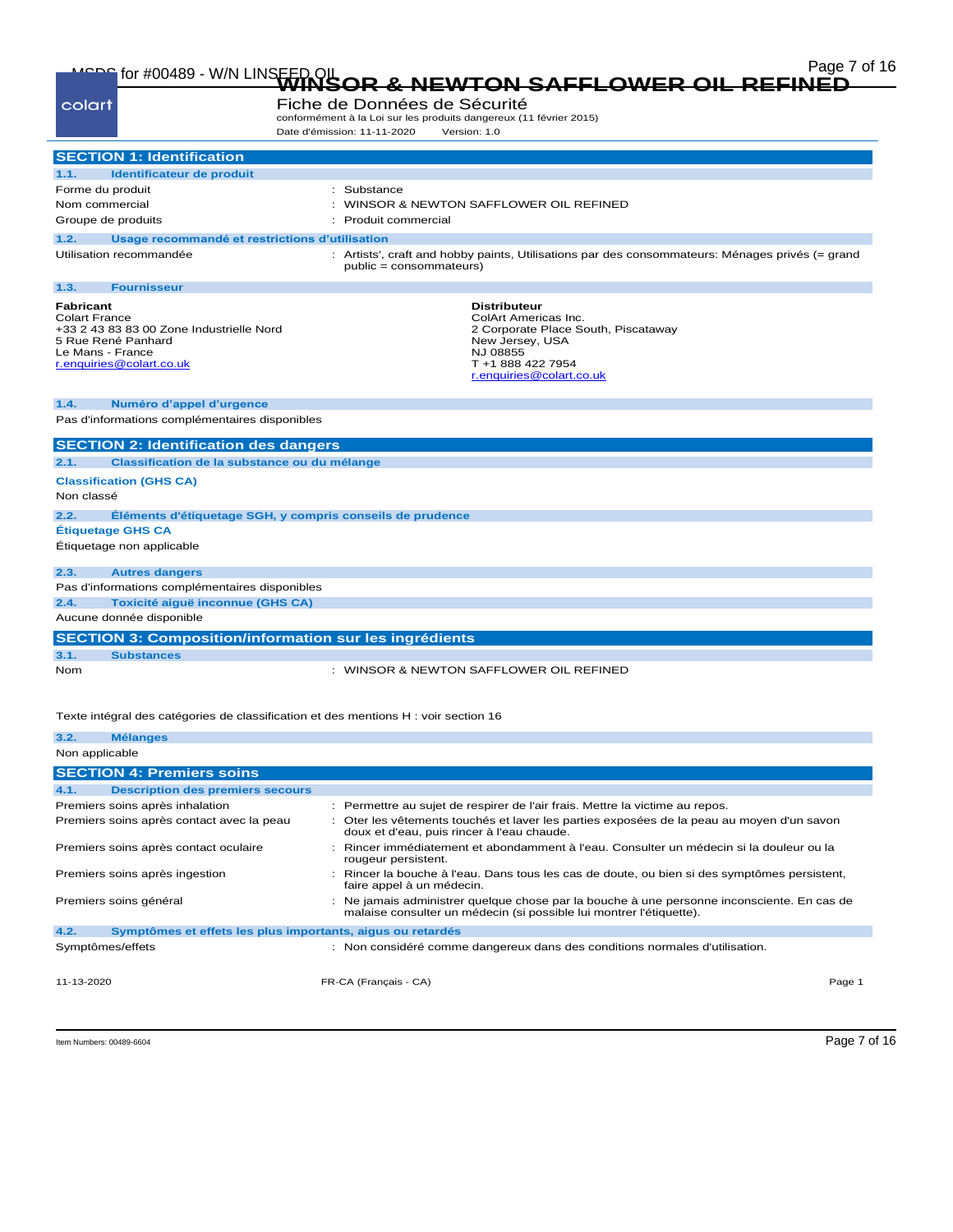# WINSOR & NEWTON SAFFLOWER OIL REFINED Page 8 of 16

## Fiche de Données de Sécurité

conformément à la Loi sur les produits dangereux (11 février 2015)

Effets néfastes potentiels sur la santé humaine : Compte tenu des données disponibles, les critères de classification ne sont pas remplis. et symptômes possibles

**4.3. Nécessité d'une prise en charge médicale immédiate ou d'un traitement spécial, si nécessaire**

Autre avis médical ou traitement : Traitement symptomatique.

|             | SECTION 5: Mesures à prendre en cas d'incendie                      |                                                                                                                                                                                                                                                      |
|-------------|---------------------------------------------------------------------|------------------------------------------------------------------------------------------------------------------------------------------------------------------------------------------------------------------------------------------------------|
| 5.1.        | Agents extincteurs appropriés                                       |                                                                                                                                                                                                                                                      |
|             | Moyens d'extinction appropriés                                      | : Mousse. Poudre sèche. Dioxyde de carbone. Sable.                                                                                                                                                                                                   |
| 5.2.        | Agents extincteurs inappropriés                                     |                                                                                                                                                                                                                                                      |
|             | Agents d'extinction non appropriés                                  | : Ne pas utiliser un fort courant d'eau.                                                                                                                                                                                                             |
| 5.3.        | Dangers spécifiques du produit dangereux                            |                                                                                                                                                                                                                                                      |
|             | Danger d'incendie                                                   | : Aucun risque d'incendie.                                                                                                                                                                                                                           |
| 5.4.        |                                                                     | Equipements de protection spéciaux et précautions spéciales pour les pompiers                                                                                                                                                                        |
|             | Instructions de lutte contre l'incendie                             | : Refroidir les conteneurs exposés par pulvérisation ou brouillard d'eau. Soyez prudent lors du<br>combat de tout incendie de produits chimiques. Eviter que les eaux usées de lutte contre<br>l'incendie contaminent l'environnement.               |
|             | Protection en cas d'incendie                                        | Ne pas pénétrer dans la zone de feu sans équipement de protection, y compris une protection<br>respiratoire.                                                                                                                                         |
|             | SECTION 6: Mesures à prendre en cas de déversement accidentel       |                                                                                                                                                                                                                                                      |
| 6.1.        |                                                                     | Précautions individuelles, équipement de protection et procédures d'urgence                                                                                                                                                                          |
|             | Pas d'informations complémentaires disponibles                      |                                                                                                                                                                                                                                                      |
| 6.2.        | Méthodes et matériaux pour le confinement et le nettoyage           |                                                                                                                                                                                                                                                      |
|             | Procédés de nettoyage                                               | Absorber le produit répandu aussi vite que possible au moyen de solides inertes tels que<br>l'argile ou la terre de diatomées. Recueillir le produit répandu. Stocker à l'écart des autres<br>matières.                                              |
| 6.3.        | Référence aux autres sections                                       |                                                                                                                                                                                                                                                      |
|             |                                                                     | Pour plus d'informations, se reporter à la section 8 : "Contrôle de l'exposition-protection individuelle"                                                                                                                                            |
|             | <b>SECTION 7: Manutention et stockage</b>                           |                                                                                                                                                                                                                                                      |
| 7.1.        | Précautions à prendre pour une manipulation sans danger             |                                                                                                                                                                                                                                                      |
| sans danger | Précautions à prendre pour une manipulation                         | Se laver les mains et toute autre zone exposée avec un savon doux et de l'eau, avant de<br>manger, de boire, de fumer, et avant de quitter le travail. Assurer une bonne ventilation de la<br>zone de travail afin d'éviter la formation de vapeurs. |
| 7.2.        |                                                                     | Conditions nécessaires pour assurer la sécurité du stockage, tenant compte d'éventuelles incompatibilités                                                                                                                                            |
|             | Conditions de stockage                                              | Conserver uniquement dans le récipient d'origine dans un endroit frais et bien ventilé à l'écart<br>des : Rayons directs du soleil, Sources de chaleur. Garder les conteneurs fermés en dehors de<br>leur utilisation.                               |
|             | Produits incompatibles                                              | Bases fortes. Acides forts.                                                                                                                                                                                                                          |
|             | Matières incompatibles                                              | Sources d'inflammation. Rayons directs du soleil.                                                                                                                                                                                                    |
|             | <b>CECTION 0. Contrâles de l'expecition/protection individualle</b> |                                                                                                                                                                                                                                                      |

|      | <b>SECTION 8: Contrôles de l'exposition/protection individuelle</b> |                                                                                                        |
|------|---------------------------------------------------------------------|--------------------------------------------------------------------------------------------------------|
| 8.1. | Paramètres de contrôle                                              |                                                                                                        |
|      | Indications complémentaires                                         | : Aucune limite d'exposition n'existe pour ce produit                                                  |
| 8.2. | <b>Contrôles techniques appropriés</b>                              |                                                                                                        |
|      | Pas d'informations complémentaires disponibles                      |                                                                                                        |
| 8.3. |                                                                     | Mesures de protection individuelle/équipements de protection individuelle                              |
|      | <b>Protection oculaire:</b><br>Éviter le contact avec les yeux      |                                                                                                        |
|      | <b>Autres informations:</b>                                         |                                                                                                        |
|      |                                                                     | Ne pas manger, ne pas boire et ne pas fumer pendant l'utilisation. Assurer une ventilation convenable. |
|      | <b>SECTION 9: Propriétés physiques et chimiques</b>                 |                                                                                                        |

|               | Item Numbers: 00489-6604 |                                                                     | Page 8 of 16 |
|---------------|--------------------------|---------------------------------------------------------------------|--------------|
| 11-13-2020    |                          | FR-CA (Français - CA)                                               | 2/5          |
| Apparence     |                          | : Liquide.                                                          |              |
| État physique |                          | Liquide                                                             |              |
| 9.1.          |                          | Informations sur les propriétés physiques et chimiques essentielles |              |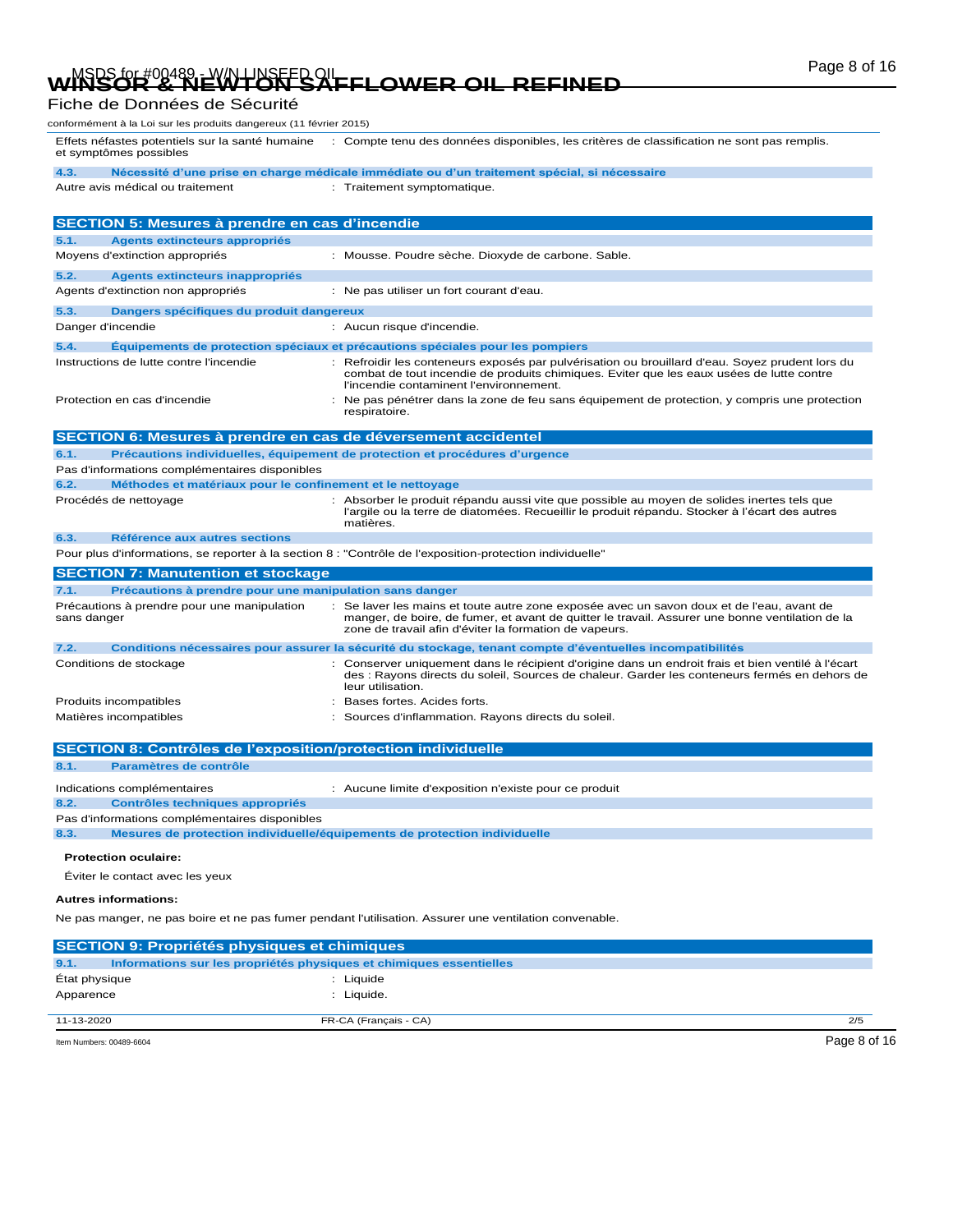# WINSOR & NEWTON SAFFLOWER OIL REFINED Page 9 of 16

### Fiche de Données de Sécurité

conformément à la Loi sur les produits dangereux (11 février 2015)

| Couleur                                                   |   | : brun                     |
|-----------------------------------------------------------|---|----------------------------|
| Odeur                                                     |   | caractéristique            |
| Seuil olfactif                                            |   | Aucune donnée disponible   |
| рH                                                        |   | Aucune donnée disponible   |
| Vitesse d'évaporation relative (acétate de<br>$butyle=1)$ |   | Aucune donnée disponible   |
| Vitesse d'évaporation relative (éther=1)                  |   | : Aucune donnée disponible |
| Point de fusion                                           |   | Aucune donnée disponible   |
| Point de congélation                                      |   | Aucune donnée disponible   |
| Point d'ébullition                                        |   | Aucune donnée disponible   |
| Point d'éclair                                            | ٠ | >250 °C                    |
| Température d'auto-inflammation                           |   | Aucune donnée disponible   |
| Température de décomposition                              |   | Aucune donnée disponible   |
| Inflammabilité (solide, gaz)                              |   | Ininflammable              |
| Pression de la vapeur                                     |   | Aucune donnée disponible   |
| Pression de vapeur à 50 °C                                |   | Aucune donnée disponible   |
| Densité relative                                          |   | Aucune donnée disponible   |
| Solubilité                                                |   | Aucune donnée disponible   |
| Log Pow                                                   |   | Aucune donnée disponible   |
| Limites d'explosivité                                     |   | Aucune donnée disponible   |
|                                                           |   |                            |

**9.2. Autres informations**

Pas d'informations complémentaires disponibles

| <b>SECTION 10: Stabilité et réactivité</b>                                |                                                                                                          |     |
|---------------------------------------------------------------------------|----------------------------------------------------------------------------------------------------------|-----|
| <b>Réactivité</b><br>10.1.                                                |                                                                                                          |     |
| Réactivité                                                                | Le produit n'est pas réactif dans les conditions normales d'utilisation, de stockage et de<br>transport. |     |
| Stabilité chimique                                                        | Stable à température ambiante et dans les conditions normales d'emploi.                                  |     |
| Possibilité de réactions dangereuses                                      | Aucune en utilisation normale.                                                                           |     |
| Conditions à éviter                                                       | Rayons directs du soleil. Températures extrêmement élevées ou extrêmement basses.                        |     |
| Matières incompatibles                                                    | Acides forts. Bases fortes.                                                                              |     |
| Produits de décomposition dangereux                                       | Monoxyde de carbone. Dioxyde de carbone.                                                                 |     |
| <b>SECTION 11: Données toxicologiques</b>                                 |                                                                                                          |     |
| 11.1.<br>Informations sur les effets toxicologiques                       |                                                                                                          |     |
| Toxicité Aiguë (voie orale)                                               | : Non classé                                                                                             |     |
| Toxicité Aiguë (voie cutanée)                                             | Non classé                                                                                               |     |
| Toxicité aigüe (inhalation)                                               | Non classé                                                                                               |     |
| Corrosion cutanée/irritation cutanée                                      | : Non classé                                                                                             |     |
| Lésions oculaires graves/irritation oculaire                              | Non classé                                                                                               |     |
| Sensibilisation respiratoire ou cutanée                                   | Non classé                                                                                               |     |
| Mutagénicité sur les cellules germinales                                  | Non classé                                                                                               |     |
| Cancérogénicité                                                           | Non classé                                                                                               |     |
| Toxicité pour la reproduction                                             | Non classé                                                                                               |     |
| Toxicité spécifique pour certains organes cibles<br>(exposition unique)   | : Non classé                                                                                             |     |
|                                                                           | Non classé                                                                                               |     |
| Toxicité spécifique pour certains organes cibles<br>(exposition répétée)  |                                                                                                          |     |
| Danger par aspiration                                                     | : Non classé                                                                                             |     |
| Effets néfastes potentiels sur la santé humaine<br>et symptômes possibles | : Compte tenu des données disponibles, les critères de classification ne sont pas remplis.               |     |
| 11-13-2020                                                                | FR-CA (Français - CA)                                                                                    | 3/5 |

Item Numbers: 00489-6604 Page 9 of 16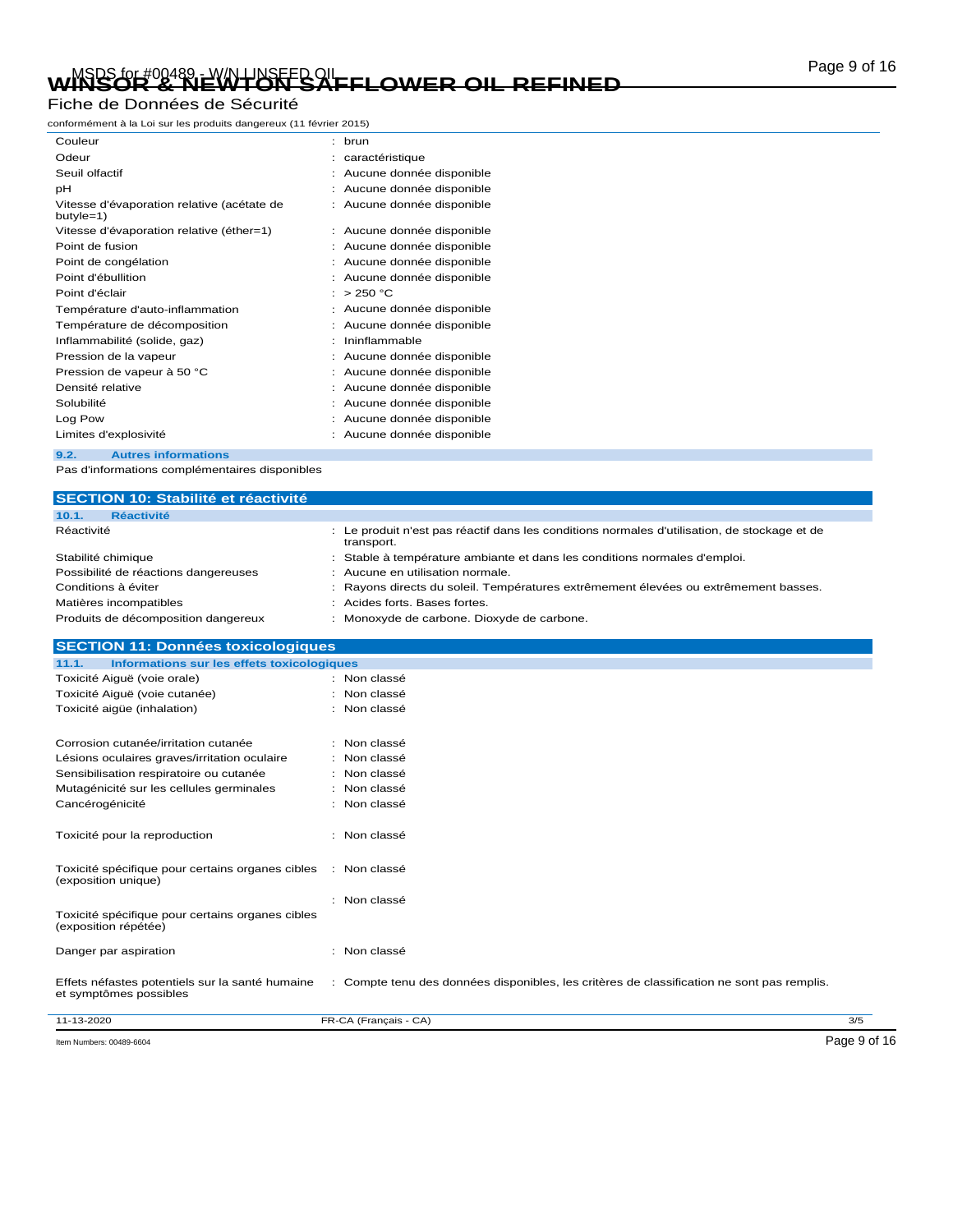# WINSOR & NEWTON SAFFLOWER OIL REFINED Page 10 of 16

### Fiche de Données de Sécurité

| conformément à la Loi sur les produits dangereux (11 février 2015)                                                    |                                                                                   |
|-----------------------------------------------------------------------------------------------------------------------|-----------------------------------------------------------------------------------|
| Symptômes/effets                                                                                                      | : Non considéré comme dangereux dans des conditions normales d'utilisation.       |
| <b>SECTION 12: Données écologiques</b>                                                                                |                                                                                   |
| 12.1.<br><b>Toxicité</b>                                                                                              |                                                                                   |
| Dangers pour le milieu aquatique – danger aigu : Non classé<br>(à court terme)                                        |                                                                                   |
| Dangers pour le milieu aquatique - danger<br>chronique (à long-terme)                                                 | : Non classé                                                                      |
| 12.2.<br>Persistance et dégradabilité                                                                                 |                                                                                   |
| <b>WINSOR &amp; NEWTON SAFFLOWER OIL REFINED</b>                                                                      |                                                                                   |
| Persistance et dégradabilité                                                                                          | Non établi.                                                                       |
| 12.3.<br><b>Potentiel de bioaccumulation</b>                                                                          |                                                                                   |
| <b>WINSOR &amp; NEWTON SAFFLOWER OIL REFINED</b>                                                                      |                                                                                   |
| Potentiel de bioaccumulation                                                                                          | Non établi.                                                                       |
| 12.4.<br><b>Mobilité dans le sol</b>                                                                                  |                                                                                   |
| Pas d'informations complémentaires disponibles                                                                        |                                                                                   |
|                                                                                                                       |                                                                                   |
| 12.5.<br><b>Autres effets néfastes</b>                                                                                |                                                                                   |
| Ozone<br>Autres informations                                                                                          | : Non classé<br>Éviter le rejet dans l'environnement.                             |
|                                                                                                                       |                                                                                   |
|                                                                                                                       |                                                                                   |
|                                                                                                                       |                                                                                   |
| <b>SECTION 13: Données sur l'élimination</b>                                                                          |                                                                                   |
| <b>Méthodes d'élimination</b><br>13.1.                                                                                |                                                                                   |
| Recommandations pour le traitement du<br>produit/emballage                                                            | : Eliminer conformément aux règlements de sécurité locaux/nationaux en vigueur.   |
| Écologie - déchets                                                                                                    | : Éviter le rejet dans l'environnement.                                           |
| <b>SECTION 14: Informations relatives au transport</b>                                                                |                                                                                   |
| 14.1.<br><b>Description sommaire pour l'expédition</b>                                                                |                                                                                   |
| Conformément aux exigences de TMD                                                                                     |                                                                                   |
| Transport des marchandises dangereuses (TMD)                                                                          |                                                                                   |
| Le produit n'est pas un produit dangereux selon les règlements applicables au transport                               |                                                                                   |
| 14.2.                                                                                                                 | Informations relatives au transport/DOT (Ministère des transports des Etats-Unis) |
|                                                                                                                       |                                                                                   |
| Département des transports<br>Le produit n'est pas un produit dangereux selon les règlements applicables au transport |                                                                                   |
| 14.3.<br><b>Transport aérien et maritime</b>                                                                          |                                                                                   |
| <b>IMDG</b>                                                                                                           |                                                                                   |
| Le produit n'est pas un produit dangereux selon les règlements applicables au transport                               |                                                                                   |
| <b>IATA</b>                                                                                                           |                                                                                   |

Le produit n'est pas un produit dangereux selon les règlements applicables au transport

11-13-2020 FR-CA (Français - CA) 4/5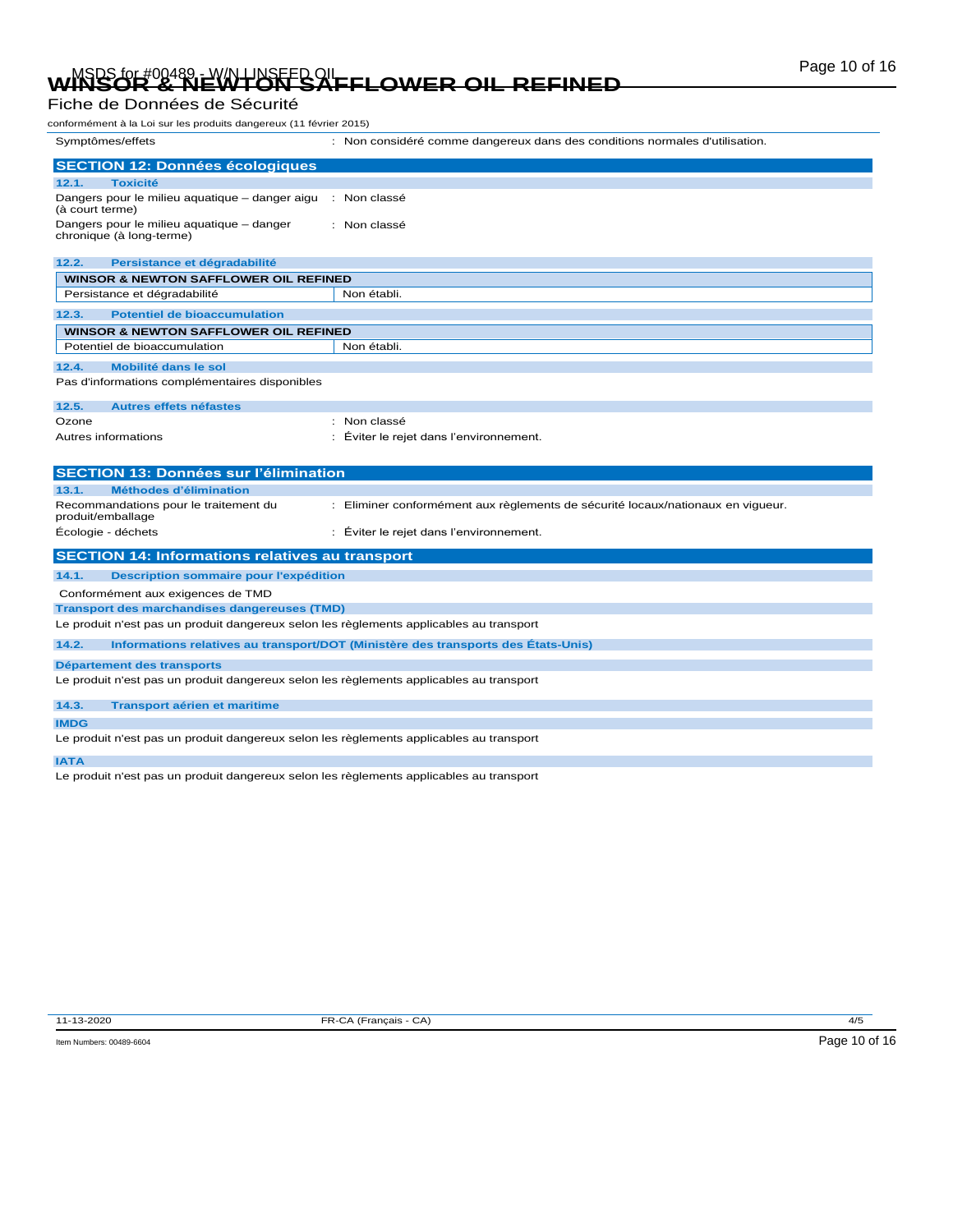# Page 11 of 16 MSDS for #00489 - W/N LINSEED OIL **WINSOR & NEWTON SAFFLOWER OIL REFINED**

Fiche de Données de Sécurité

conformément à la Loi sur les produits dangereux (11 février 2015)

### **SECTION 15: Informations sur la réglementation**

**15.1. Règlement sur les produits chimiques et contenants de consommation, 2001 (SOR/2001-269)** ATTENTION



### LIRE LES INSTRUCTIONS AVANT USAGE

### DANGER DE COMBUSTION

Les matériaux, utilisés avec ce produit, tels les chiffons, peuvent s'enflammer spontanément. Après utilisation, mettre les chiffons dans l'eau ou les sécher à plat, puis les jeter.

#### **15.2. Réglementations internationales** Pas d'informations complémentaires disponibles

| <b>SECTION 16: Autres informations</b> |                                                                                                                                                                                                                                                                                                         |
|----------------------------------------|---------------------------------------------------------------------------------------------------------------------------------------------------------------------------------------------------------------------------------------------------------------------------------------------------------|
| Date d'émission                        | $: 11 - 11 - 2020$                                                                                                                                                                                                                                                                                      |
| Sources des données                    | : RÈGLEMENT (CE) No 1272/2008 DU PARLEMENT EUROPÉEN ET DU CONSEIL du 16<br>décembre 2008 relatif à la classification, à l'étiquetage et à l'emballage des substances et des<br>mélanges, modifiant et abrogeant les directives 67/548/CEE et 1999/45/CE et modifiant le<br>règlement (CE) no 1907/2006. |
| Autres informations                    | $:$ Aucun(e).                                                                                                                                                                                                                                                                                           |

#### FDS Canada (GHS)

Ces informations sont basées sur nos connaissances actuelles et décrivent le produit pour les seuls besoins de la santé, de la sécurité et de l'environnement. Elles ne devraient donc pas être<br>interprétées comme garantissan

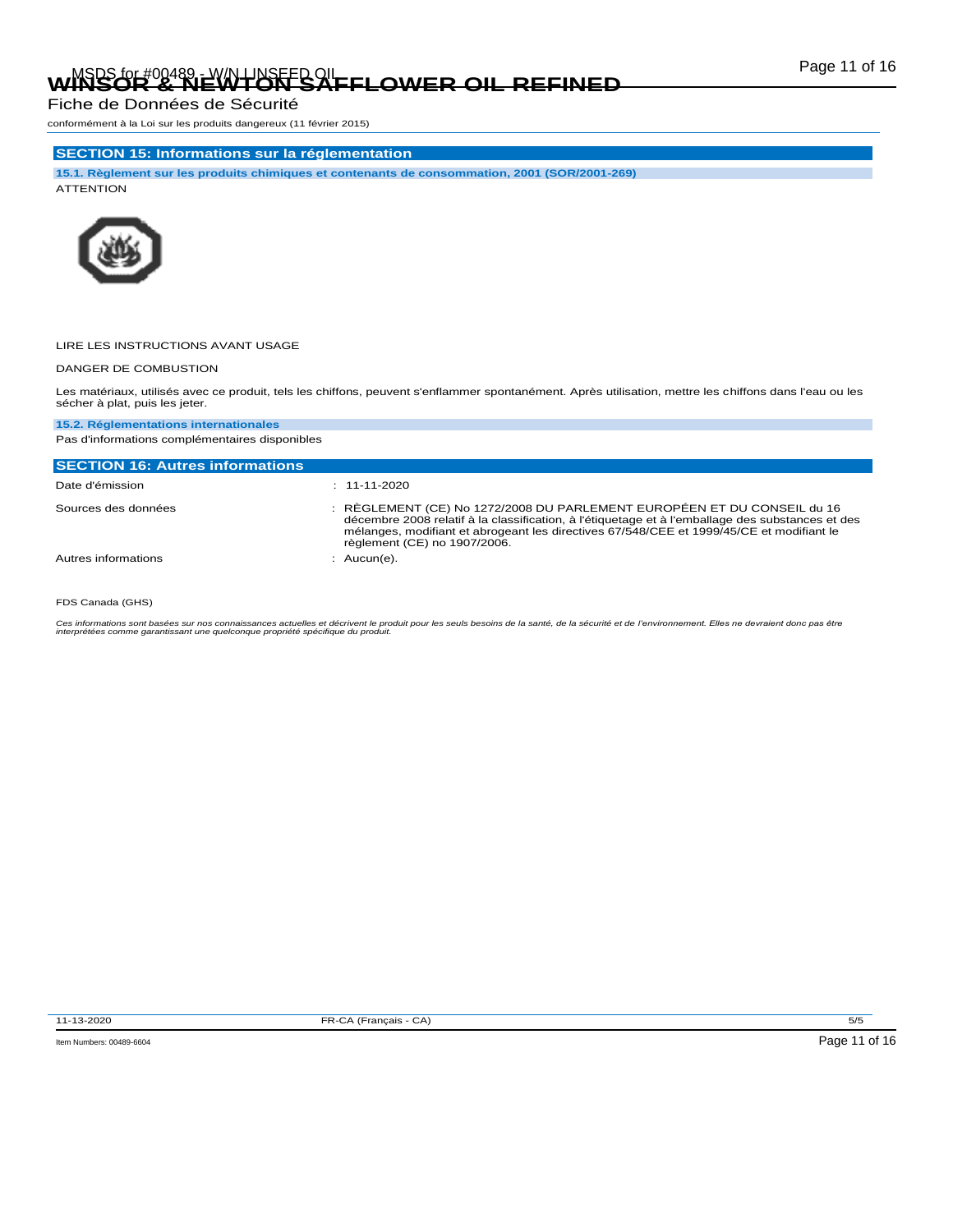|                                                                                                                                                               | Page 12 of 16<br>MEDE for #00489 - W/N LINSEED OIL WINSOR & NEWTON SAFFLOWER OIL REFINED                                                                          |
|---------------------------------------------------------------------------------------------------------------------------------------------------------------|-------------------------------------------------------------------------------------------------------------------------------------------------------------------|
|                                                                                                                                                               |                                                                                                                                                                   |
| colart                                                                                                                                                        | <b>Safety Data Sheet</b><br>according to the Hazardous Products Regulation (February 11, 2015)                                                                    |
|                                                                                                                                                               | Issue date: 11-11-2020<br>Version: 1.0                                                                                                                            |
| <b>SECTION 1: Identification</b>                                                                                                                              |                                                                                                                                                                   |
| <b>Product identifier</b><br>1.1.                                                                                                                             |                                                                                                                                                                   |
| Product form                                                                                                                                                  | : Substance                                                                                                                                                       |
| Trade name                                                                                                                                                    | WINSOR & NEWTON SAFFLOWER OIL REFINED                                                                                                                             |
| Product group                                                                                                                                                 | Trade product                                                                                                                                                     |
| 1.2.                                                                                                                                                          | Recommended use and restrictions on use                                                                                                                           |
| Recommended use                                                                                                                                               | : Artists', craft and hobby paints, Consumer uses: Private households $(=$ general public $=$<br>consumers)                                                       |
| 1.3.<br><b>Supplier</b>                                                                                                                                       |                                                                                                                                                                   |
| <b>Manufacturer</b><br><b>Colart France</b><br>+33 2 43 83 83 00 Zone Industrielle Nord<br>5 Rue René Panhard<br>Le Mans - France<br>r.enquiries@colart.co.uk | <b>Distributor</b><br>ColArt Americas Inc.<br>2 Corporate Place South, Piscataway<br>New Jersey, USA<br>NJ 08855<br>T +1 888 422 7954<br>r.enquiries@colart.co.uk |
| 1.4.<br><b>Emergency telephone number</b>                                                                                                                     |                                                                                                                                                                   |
| No additional information available                                                                                                                           |                                                                                                                                                                   |
| <b>SECTION 2: Hazard identification</b>                                                                                                                       |                                                                                                                                                                   |
| 2.1.                                                                                                                                                          | <b>Classification of the substance or mixture</b>                                                                                                                 |
|                                                                                                                                                               |                                                                                                                                                                   |
| <b>Classification (GHS CA)</b><br>Not classified                                                                                                              |                                                                                                                                                                   |
|                                                                                                                                                               |                                                                                                                                                                   |
| 2.2.                                                                                                                                                          | <b>GHS Label elements, including precautionary statements</b>                                                                                                     |
| <b>GHS CA labeling</b>                                                                                                                                        |                                                                                                                                                                   |
| No labeling applicable                                                                                                                                        |                                                                                                                                                                   |
| <b>Other hazards</b><br>2.3.                                                                                                                                  |                                                                                                                                                                   |
| No additional information available                                                                                                                           |                                                                                                                                                                   |
| 2.4.                                                                                                                                                          | <b>Unknown acute toxicity (GHS CA)</b>                                                                                                                            |
| No data available                                                                                                                                             |                                                                                                                                                                   |
|                                                                                                                                                               | <b>SECTION 3: Composition/Information on ingredients</b>                                                                                                          |
| 3.1.<br><b>Substances</b>                                                                                                                                     |                                                                                                                                                                   |
| Name                                                                                                                                                          | : WINSOR & NEWTON SAFFLOWER OIL REFINED                                                                                                                           |
| 3.2.<br><b>Mixtures</b>                                                                                                                                       | Full text of hazard classes and H-statements : see section 16                                                                                                     |
| Not applicable                                                                                                                                                |                                                                                                                                                                   |
| <b>SECTION 4: First-aid measures</b>                                                                                                                          |                                                                                                                                                                   |
| 4.1.<br><b>Description of first aid measures</b>                                                                                                              |                                                                                                                                                                   |

| <b>Description of first aid measures</b><br>4.1.                |                                                                                                                                    |        |
|-----------------------------------------------------------------|------------------------------------------------------------------------------------------------------------------------------------|--------|
| First-aid measures after inhalation                             | : Allow affected person to breathe fresh air. Allow the victim to rest.                                                            |        |
| First-aid measures after skin contact                           | Remove affected clothing and wash all exposed skin area with mild soap and water, followed<br>by warm water rinse.                 |        |
| First-aid measures after eye contact                            | Rinse immediately with plenty of water. Obtain medical attention if pain, blinking or redness<br>persists.                         |        |
| First-aid measures after ingestion                              | Rinse mouth out with water. In all cases of doubt, or when symptoms persist, seek medical<br>attention.                            |        |
| First-aid measures general                                      | Never give anything by mouth to an unconscious person. If you feel unwell, seek medical<br>advice (show the label where possible). |        |
| 4.2.<br>Most important symptoms and effects (acute and delayed) |                                                                                                                                    |        |
| Symptoms/effects                                                | Not expected to present a significant hazard under anticipated conditions of normal use.<br>÷                                      |        |
| 11-13-2020                                                      | EN (English US)                                                                                                                    | Page 1 |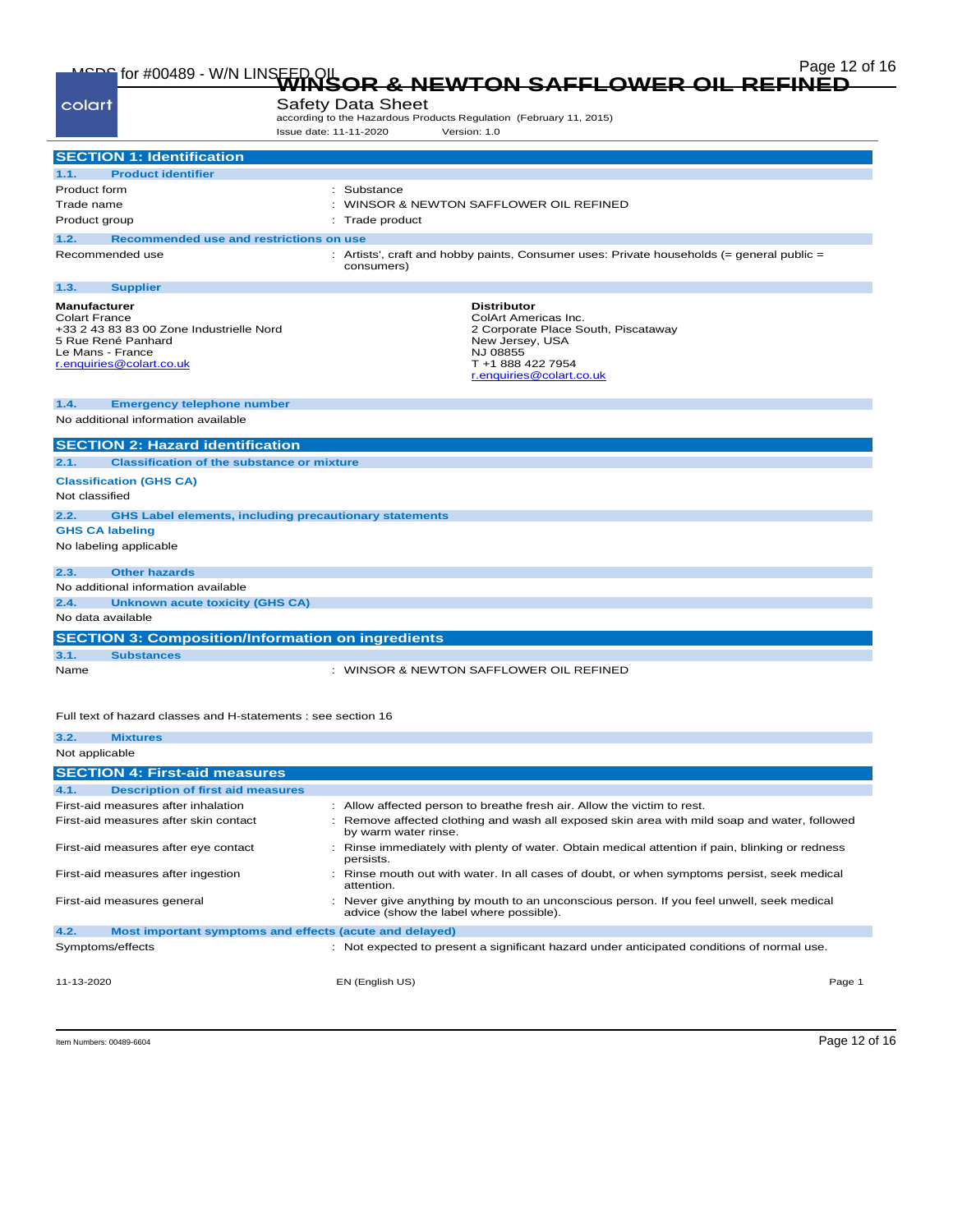# WINSOR & NEWTON SAFFLOWER OIL REFINED Page 13 of 16

### Safety Data Sheet

| according to the Hazardous Products Regulation  (February 11, 2015)                    |                                                                                                                                                                                                       |  |
|----------------------------------------------------------------------------------------|-------------------------------------------------------------------------------------------------------------------------------------------------------------------------------------------------------|--|
| Potential Adverse human health effects and<br>symptoms                                 | : Based on available data, the classification criteria are not met.                                                                                                                                   |  |
| 4.3.<br>Immediate medical attention and special treatment, if necessary                |                                                                                                                                                                                                       |  |
| Other medical advice or treatment                                                      | : Treat symptomatically.                                                                                                                                                                              |  |
| <b>SECTION 5: Fire-fighting measures</b>                                               |                                                                                                                                                                                                       |  |
| <b>Suitable extinguishing media</b><br>5.1.                                            |                                                                                                                                                                                                       |  |
| Suitable extinguishing media                                                           | : Foam. Dry powder. Carbon dioxide. Sand.                                                                                                                                                             |  |
| 5.2.<br>Unsuitable extinguishing media                                                 |                                                                                                                                                                                                       |  |
| Unsuitable extinguishing media                                                         | : Do not use a heavy water stream.                                                                                                                                                                    |  |
| 5.3.<br>Specific hazards arising from the hazardous product                            |                                                                                                                                                                                                       |  |
| Fire hazard                                                                            | : No fire hazard.                                                                                                                                                                                     |  |
| 5.4.<br>Special protective equipment and precautions for fire-fighters                 |                                                                                                                                                                                                       |  |
| Firefighting instructions                                                              | : Use water spray or fog for cooling exposed containers. Exercise caution when fighting any                                                                                                           |  |
|                                                                                        | chemical fire. Prevent fire-fighting water from entering environment.                                                                                                                                 |  |
| Protection during firefighting                                                         | : Do not enter fire area without proper protective equipment, including respiratory protection.                                                                                                       |  |
| <b>SECTION 6: Accidental release measures</b>                                          |                                                                                                                                                                                                       |  |
| 6.1.                                                                                   | Personal precautions, protective equipment and emergency procedures                                                                                                                                   |  |
| No additional information available                                                    |                                                                                                                                                                                                       |  |
| 6.2.<br>Methods and materials for containment and cleaning up                          |                                                                                                                                                                                                       |  |
| Methods for cleaning up                                                                | : Soak up spills with inert solids, such as clay or diatomaceous earth as soon as possible. Collect<br>spillage. Store away from other materials.                                                     |  |
| 6.3.<br><b>Reference to other sections</b>                                             |                                                                                                                                                                                                       |  |
| For further information refer to section 8: "Exposure controls/personal protection"    |                                                                                                                                                                                                       |  |
| <b>SECTION 7: Handling and storage</b>                                                 |                                                                                                                                                                                                       |  |
| <b>Precautions for safe handling</b><br>7.1.                                           |                                                                                                                                                                                                       |  |
| Precautions for safe handling                                                          | : Wash hands and other exposed areas with mild soap and water before eating, drinking or<br>smoking and when leaving work. Provide good ventilation in process area to prevent formation<br>of vapor. |  |
| <b>Conditions for safe storage, including any incompatibilities</b><br>7.2.            |                                                                                                                                                                                                       |  |
| Storage conditions                                                                     | : Keep only in the original container in a cool, well ventilated place away from : Direct sunlight,                                                                                                   |  |
|                                                                                        | Heat sources. Keep container closed when not in use.<br>: Strong bases. Strong acids.                                                                                                                 |  |
| Incompatible products<br>Incompatible materials                                        | : Sources of ignition. Direct sunlight.                                                                                                                                                               |  |
|                                                                                        |                                                                                                                                                                                                       |  |
| <b>SECTION 8: Exposure controls/personal protection</b>                                |                                                                                                                                                                                                       |  |
| 8.1.<br><b>Control parameters</b>                                                      |                                                                                                                                                                                                       |  |
|                                                                                        |                                                                                                                                                                                                       |  |
| Additional information                                                                 | : There exist no exposure limits for this material                                                                                                                                                    |  |
| 8.2.<br><b>Appropriate engineering controls</b><br>No additional information available |                                                                                                                                                                                                       |  |
| 8.3.<br>Individual protection measures/Personal protective equipment                   |                                                                                                                                                                                                       |  |
|                                                                                        |                                                                                                                                                                                                       |  |
| Eye protection:                                                                        |                                                                                                                                                                                                       |  |
| Avoid contact with eyes                                                                |                                                                                                                                                                                                       |  |
| Other information:                                                                     |                                                                                                                                                                                                       |  |
| Do not eat, drink or smoke during use. Ensure there is adequate ventilation.           |                                                                                                                                                                                                       |  |
| <b>SECTION 9: Physical and chemical properties</b>                                     |                                                                                                                                                                                                       |  |
| 9.1.<br>Information on basic physical and chemical properties                          |                                                                                                                                                                                                       |  |
| Physical state                                                                         | : Liquid                                                                                                                                                                                              |  |
| Appearance                                                                             | : Liquid.                                                                                                                                                                                             |  |
| Color                                                                                  | : brown                                                                                                                                                                                               |  |
| Odor                                                                                   | : characteristic                                                                                                                                                                                      |  |
| Odor threshold                                                                         | : No data available                                                                                                                                                                                   |  |
|                                                                                        |                                                                                                                                                                                                       |  |

11-13-2020 EN (English US) 2/5

Item Numbers: 00489-6604 Page 13 of 16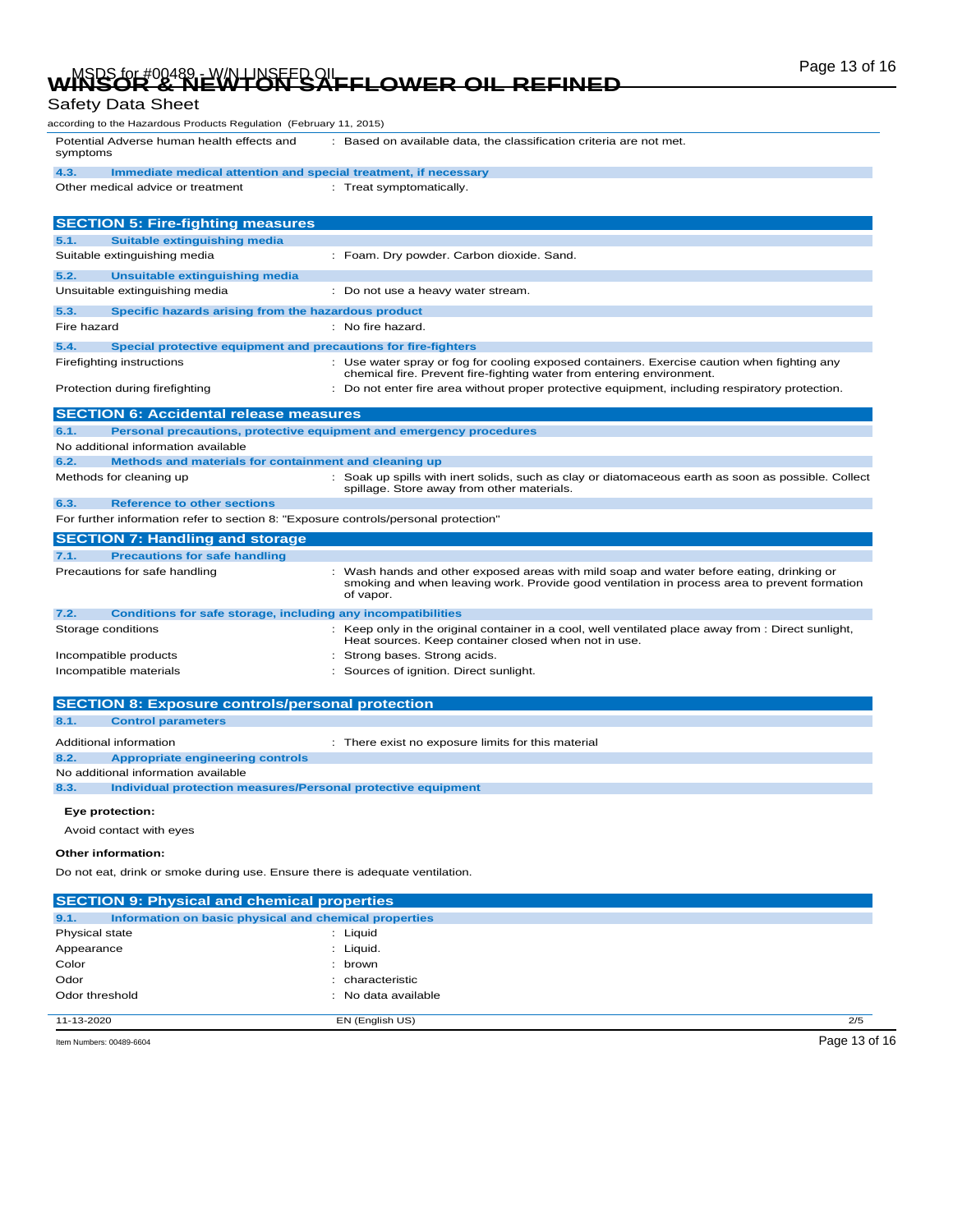# Page 14 of 16 MSDS for #00489 - W/N LINSEED OIL **WINSOR & NEWTON SAFFLOWER OIL REFINED**

### Safety Data Sheet

according to the Hazardous Products Regulation (February 11, 2015)

| pH                                          | No data available |
|---------------------------------------------|-------------------|
| Relative evaporation rate (butyl acetate=1) | No data available |
| Relative evaporation rate (ether=1)         | No data available |
| Melting point                               | No data available |
| Freezing point                              | No data available |
| Boiling point                               | No data available |
| Flash point                                 | >250 °C           |
| Auto-ignition temperature                   | No data available |
| Decomposition temperature                   | No data available |
| Flammability (solid, gas)                   | Non flammable.    |
| Vapor pressure                              | No data available |
| Vapor pressure at 50 °C                     | No data available |
| Relative density                            | No data available |
| Solubility                                  | No data available |
| Log Pow                                     | No data available |
| <b>Explosion limits</b>                     | No data available |
| <b>Other information</b><br>9.2.            |                   |

No additional information available

| <b>SECTION 10: Stability and reactivity</b><br>10.1.<br><b>Reactivity</b> |                                                                                                                                                           |
|---------------------------------------------------------------------------|-----------------------------------------------------------------------------------------------------------------------------------------------------------|
|                                                                           |                                                                                                                                                           |
| Reactivity                                                                | : The product is non-reactive under normal conditions of use, storage and transport.<br>Stable at ambient temperature and under normal conditions of use. |
| Chemical stability<br>Possibility of hazardous reactions                  | None under normal use.                                                                                                                                    |
| Conditions to avoid                                                       | Direct sunlight. Extremely high or low temperatures.                                                                                                      |
| Incompatible materials                                                    | Strong acids. Strong bases.                                                                                                                               |
| Hazardous decomposition products                                          | Carbon monoxide. Carbon dioxide.                                                                                                                          |
|                                                                           |                                                                                                                                                           |
| <b>SECTION 11: Toxicological information</b>                              |                                                                                                                                                           |
| <b>Information on toxicological effects</b><br>11.1.                      |                                                                                                                                                           |
| Acute toxicity (oral)                                                     | : Not classified                                                                                                                                          |
| Acute toxicity (dermal)                                                   | : Not classified                                                                                                                                          |
| Acute toxicity (inhalation)                                               | Not classified                                                                                                                                            |
| Skin corrosion/irritation                                                 | : Not classified                                                                                                                                          |
| Serious eye damage/irritation                                             | Not classified                                                                                                                                            |
| Respiratory or skin sensitization                                         | Not classified                                                                                                                                            |
| Germ cell mutagenicity                                                    | : Not classified                                                                                                                                          |
| Carcinogenicity                                                           | : Not classified                                                                                                                                          |
| Reproductive toxicity                                                     | : Not classified                                                                                                                                          |
| STOT-single exposure                                                      | Not classified                                                                                                                                            |
|                                                                           | Not classified                                                                                                                                            |
| STOT-repeated exposure                                                    |                                                                                                                                                           |
| Aspiration hazard                                                         | Not classified<br>÷.                                                                                                                                      |
| Potential Adverse human health effects and<br>symptoms                    | : Based on available data, the classification criteria are not met.                                                                                       |
| Symptoms/effects                                                          | : Not expected to present a significant hazard under anticipated conditions of normal use.                                                                |
| <b>SECTION 12: Ecological information</b>                                 |                                                                                                                                                           |
| 12.1.<br><b>Toxicity</b>                                                  |                                                                                                                                                           |
| Hazardous to the aquatic environment, short-<br>term (acute)              | : Not classified                                                                                                                                          |

11-13-2020 EN (English US) 3/5 Item Numbers: 00489-6604 Page 14 of 16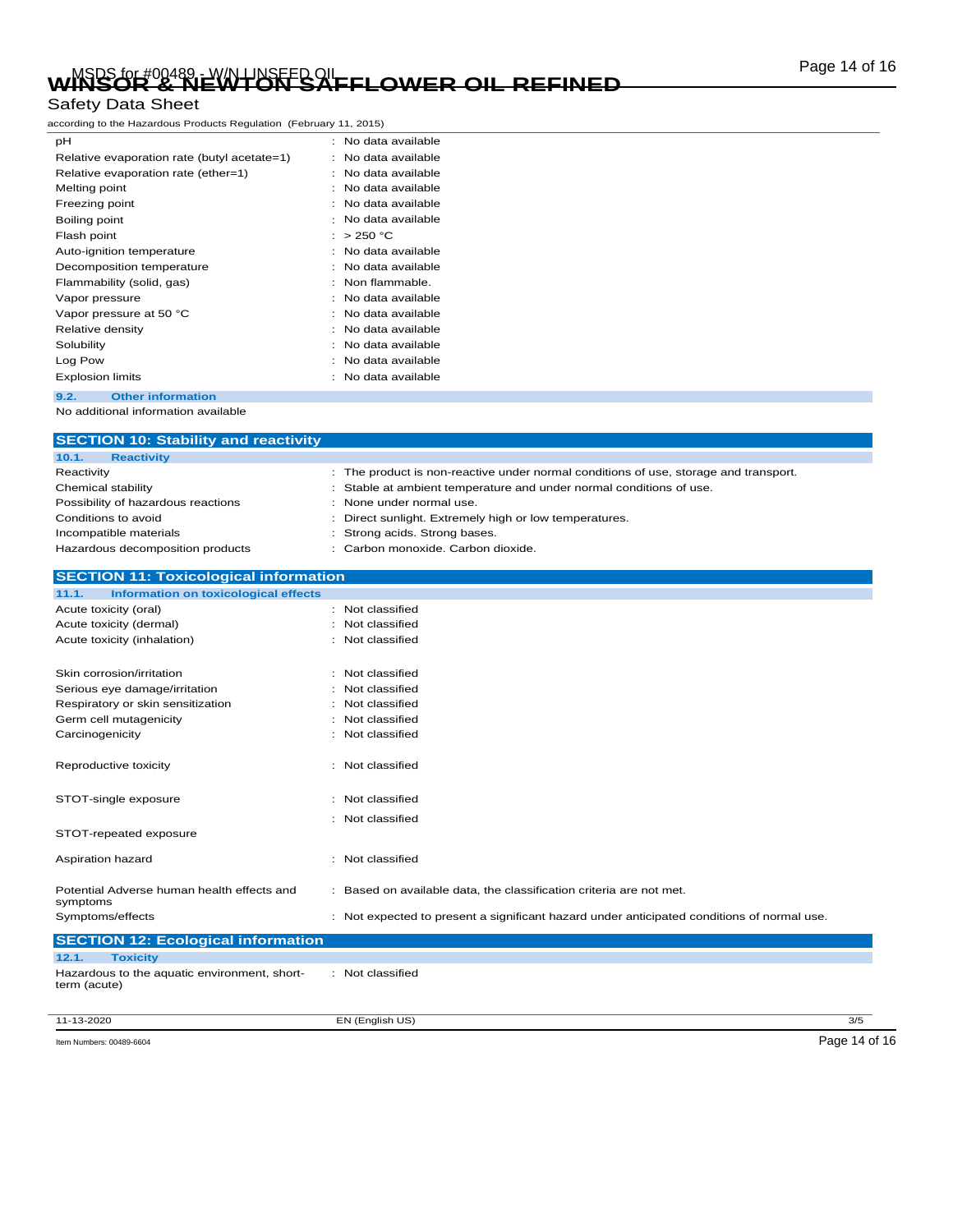## WINSOR & NEWTON SAFFLOWER OIL REFINED Page 15 of 16 Safety Data Sheet

| Odicty Data Officet                                                     |                                                                         |  |  |
|-------------------------------------------------------------------------|-------------------------------------------------------------------------|--|--|
| according to the Hazardous Products Regulation (February 11, 2015)      |                                                                         |  |  |
| Hazardous to the aquatic environment, long-<br>term (chronic)           | : Not classified                                                        |  |  |
| 12.2.<br><b>Persistence and degradability</b>                           |                                                                         |  |  |
| <b>WINSOR &amp; NEWTON SAFFLOWER OIL REFINED</b>                        |                                                                         |  |  |
| Persistence and degradability                                           | Not established.                                                        |  |  |
| 12.3.<br><b>Bioaccumulative potential</b>                               |                                                                         |  |  |
| <b>WINSOR &amp; NEWTON SAFFLOWER OIL REFINED</b>                        |                                                                         |  |  |
| Bioaccumulative potential                                               | Not established.                                                        |  |  |
| 12.4.<br><b>Mobility in soil</b>                                        |                                                                         |  |  |
| No additional information available                                     |                                                                         |  |  |
| 12.5.<br>Other adverse effects                                          |                                                                         |  |  |
| Ozone                                                                   | : Not classified                                                        |  |  |
| Other information                                                       | : Avoid release to the environment.                                     |  |  |
|                                                                         |                                                                         |  |  |
| <b>SECTION 13: Disposal considerations</b>                              |                                                                         |  |  |
| 13.1.<br><b>Disposal methods</b>                                        | Dispose in a safe manner in accordance with local/national regulations. |  |  |
| Product/Packaging disposal recommendations<br>Ecology - waste materials | : Avoid release to the environment.                                     |  |  |
|                                                                         |                                                                         |  |  |
| <b>SECTION 14: Transport information</b>                                |                                                                         |  |  |
| 14.1.<br><b>Basic shipping description</b>                              |                                                                         |  |  |
| In accordance with TDG                                                  |                                                                         |  |  |
| <b>Transportation of Dangerous Goods</b>                                |                                                                         |  |  |
| Not regulated for transport                                             |                                                                         |  |  |
| 14.2.<br><b>Transport information/DOT</b>                               |                                                                         |  |  |

| <b>Department of Transport</b> |
|--------------------------------|
| Not regulated for transport    |
|                                |
| 14.3.<br>Air and sea transport |
| <b>IMDG</b>                    |
|                                |
| Not regulated for transport    |
|                                |
| <b>IATA</b>                    |
| Not regulated for transport    |

### **SECTION 15: Regulatory information**

**15.1. Consumer Chemicals and Containers Regulations, 2001 (SOR/2001-269)**

In accordance with the Consumer Chemicals and Containers Regulations (CCCR) 2001 the hazard warning on the product is:



CAUTION – ATTENTION

READ INSTRUCTIONS BEFORE USING. DANGER OF COMBUSTION.

Materials such as rags used with this product may begin to burn by themselves. After use, put rags in water or lay flat to dry, then discard.

11-13-2020 EN (English US) 4/5

Item Numbers: 00489-6604 Page 15 of 16